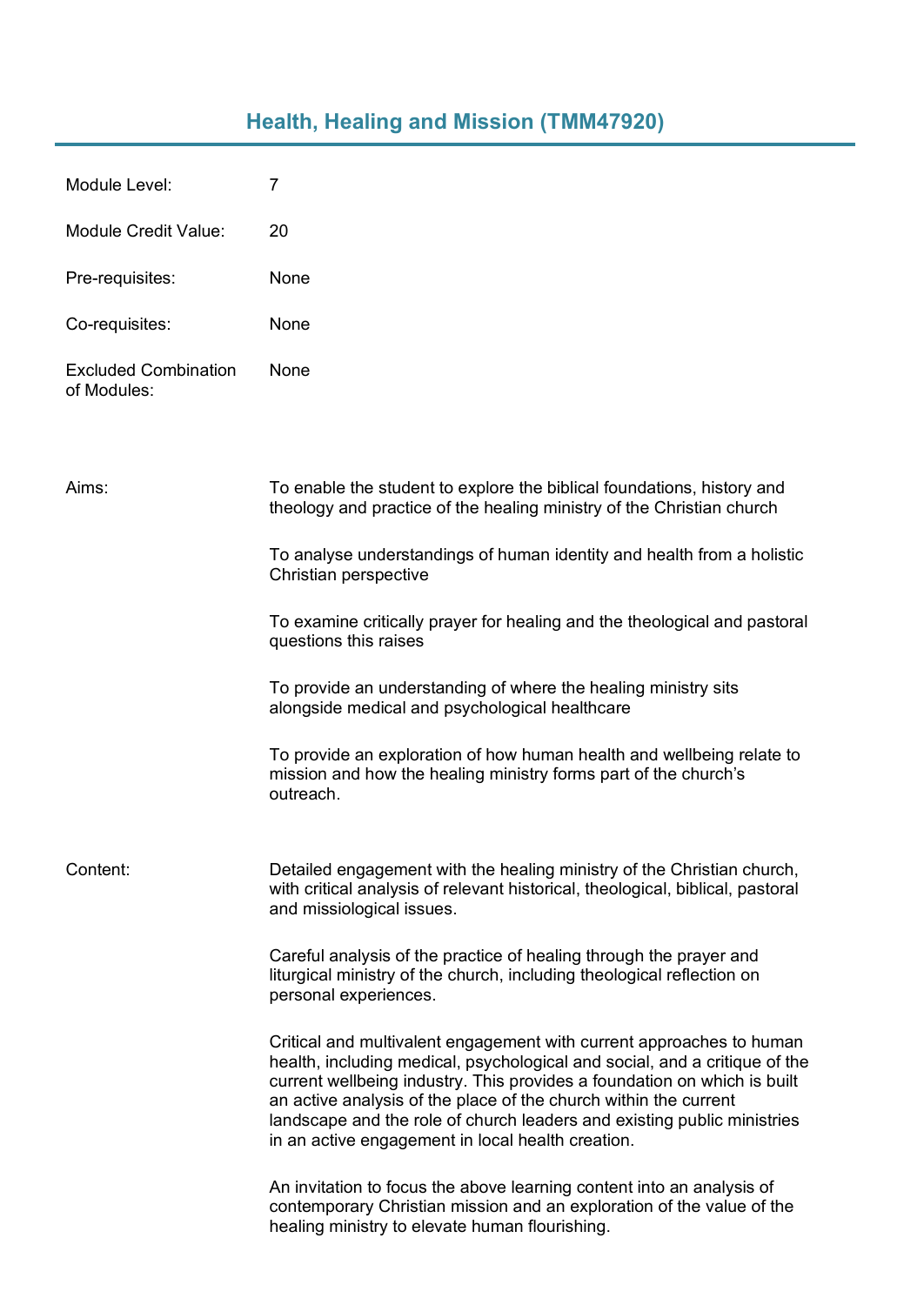|                                    | Throughout this study students will be invited to reflect on their own<br>experience of health and healing, and of the church offering the healing<br>ministry. Focus will also be given to the wide variety of ways that<br>people tell stories of healing, and how this is connected with<br>theological, missiological, soteriological and ecclesiological<br>understandings of the Christian faith. |
|------------------------------------|---------------------------------------------------------------------------------------------------------------------------------------------------------------------------------------------------------------------------------------------------------------------------------------------------------------------------------------------------------------------------------------------------------|
| Learning Outcomes:                 | By the end of this module students will be able to:                                                                                                                                                                                                                                                                                                                                                     |
|                                    | <b>Subject Knowledge [SSK 1,2]</b><br>Demonstrate a systematic understanding and depth of knowledge of                                                                                                                                                                                                                                                                                                  |
|                                    | aspects of the history and current practice of Christian healing ministry                                                                                                                                                                                                                                                                                                                               |
|                                    | Articulate a sophisticated theology of healing and the implications of<br>this for Christian discipleship and for pastoral ministry, which is<br>informed by current research and encompasses the Christian faith and<br>the context of 21st century medical and psychological care                                                                                                                     |
|                                    | Critically evaluate secular understandings of mental and physical health<br>and of public health agendas and how the church can interact with<br>them.                                                                                                                                                                                                                                                  |
|                                    | Subject skills [SSS 1,3]                                                                                                                                                                                                                                                                                                                                                                                |
|                                    | Undertake independent investigation of pastoral, liturgical and/or<br>theological issues that healing and health raise and report these<br>findings effectively.                                                                                                                                                                                                                                        |
|                                    | Reflect theologically in a sophisticated and rigorous manner on the<br>place of healing and health in the mission of the church                                                                                                                                                                                                                                                                         |
|                                    | Key skills [KS 1,3]                                                                                                                                                                                                                                                                                                                                                                                     |
|                                    | Identify, gather, analyse and critically evaluate source materials from<br>primary sources and scholarly research, and communicate their<br>findings with clarity and fairness                                                                                                                                                                                                                          |
|                                    | Relate the issues raised in the module to their own personal,<br>professional and spiritual development.                                                                                                                                                                                                                                                                                                |
| Modes of Teaching and<br>Learning: | Teaching methods to be specified by each TEI, using the 'Guidelines<br>for Modes of Teaching and Learning'                                                                                                                                                                                                                                                                                              |
| <b>Contact Hours:</b>              | Contact hours to be specified by each TEI using the 'Guidelines for<br>Contact Hours'.                                                                                                                                                                                                                                                                                                                  |
| <b>Formative Assessment:</b>       | Formative assessment to be specified by each TEI in line with the<br>published guidelines on formative assessment.                                                                                                                                                                                                                                                                                      |